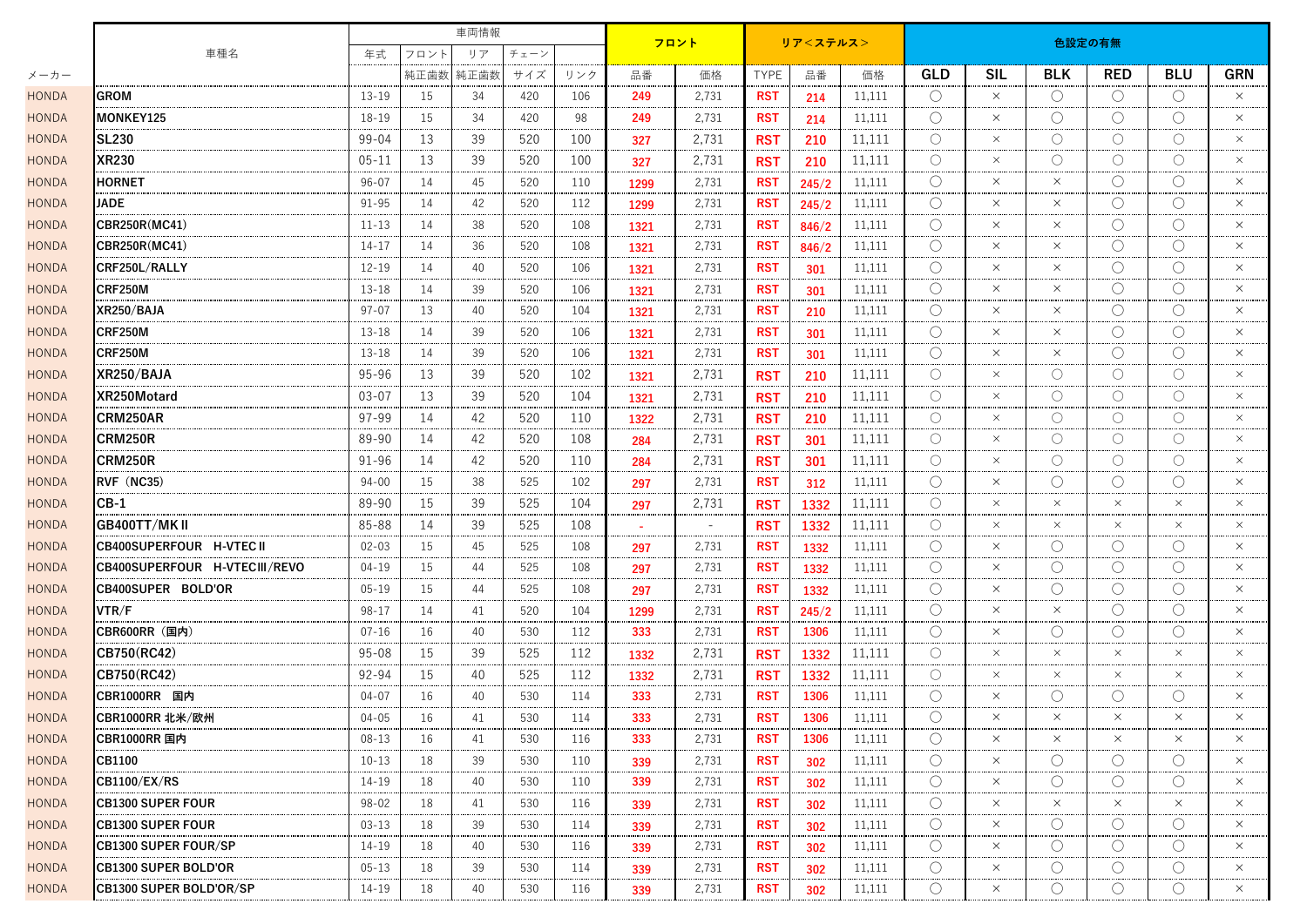|                           | 車種名                               |           |      | 車両情報 |      |     | フロント |       |             |      | 色設定の有無 |                     |            |                     |                     |                     |                  |  |
|---------------------------|-----------------------------------|-----------|------|------|------|-----|------|-------|-------------|------|--------|---------------------|------------|---------------------|---------------------|---------------------|------------------|--|
|                           |                                   |           | フロント | リア   | チェーン |     |      |       | リア<ステルス>    |      |        |                     |            |                     |                     |                     |                  |  |
| メーカー                      |                                   |           | 純正歯数 | 純正歯数 | サイズ  | リンク | 品番   | 価格    | <b>TYPE</b> | 品番   | 価格     | <b>GLD</b>          | <b>SIL</b> | <b>BLK</b>          | <b>RED</b>          | <b>BLU</b>          | <b>GRN</b>       |  |
| <b>HONDA</b>              | <b>CB1300 SUPER TOURING</b>       | $09 - 13$ | 18   | 39   | 530  | 114 | 339  | 2,731 | <b>RST</b>  | 302  | 11,111 | $\bigcirc$          | $\times$   | $\circlearrowright$ | $\bigcirc$          | $\bigcirc$          | $\times$         |  |
| YAMAHA                    | MT-25                             | $15 - 18$ | 14   | 43   | 520  | 112 | 565  | 2,731 | <b>RST</b>  | 486  | 11,111 | $\bigcirc$          | $\times$   | О                   | $\bigcirc$          | $\bigcirc$          | $\times$         |  |
| YAMAHA                    | YZF-R25                           | $15 - 18$ | 14   | 43   | 520  | 112 | 565  | 2,731 | <b>RST</b>  | 486  | 11,111 | O                   | $\times$   | Ο                   | $\bigcirc$          | $\bigcirc$          | $\times$         |  |
| YAMAHA                    | <b>WR250R</b>                     | $07 - 17$ | 13   | 43   | 520  | 108 | 1590 | 2,731 | <b>RST</b>  | 245  | 11,111 | $\bigcirc$          | $\times$   | O                   | O                   | $\bigcirc$          | $\times$         |  |
| YAMAHA                    | MT-03                             | $15 - 18$ | 14   | 43   | 520  | 112 | 565  | 2,731 | <b>RST</b>  | 486  | 11,111 | O                   | $\times$   | О                   | O                   | $\bigcirc$          | $\times$         |  |
| YAMAHA                    | YZF-R3                            | $15 - 18$ | 14   | 43   | 520  | 112 | 565  | 2,731 | <b>RST</b>  | 486  | 11,111 | O                   | $\times$   | O                   | $\bigcirc$          | $\bigcirc$          | $\times$         |  |
| YAMAHA                    | <b>YZF-R1</b>                     | $06 - 08$ | 17   | 45   | 530  | 118 | 579  | 2,731 | <b>RST</b>  | 479  | 11,111 | O                   | $\times$   | О                   | O                   | $\bigcirc$          | $\times$         |  |
| YAMAHA                    | YZF-R1                            | $09 - 14$ | 17   | 45   | 530  | 120 | 579  | 2,731 | <b>RST</b>  | 479  | 11,111 | O                   | $\times$   | О                   | O                   | $\bigcirc$          | $\times$         |  |
| YAMAHA                    | <b>YZF-R6</b>                     | $06 - 18$ | 16   | 45   | 525  | 114 | 1586 | 2,731 | <b>RST</b>  | 480  | 11,111 | $\bigcirc$          | $\times$   | O                   | $\bigcirc$          | $\bigcirc$          | $\times$         |  |
| YAMAHA                    | <b>MT-07</b>                      | 14-18     | 16   | 43   | 525  | 108 | 1591 | 2,731 | <b>RST</b>  | 480  | 11,111 | O                   | $\times$   | О                   | $\circlearrowright$ | $\bigcirc$          | $\times$         |  |
| YAMAHA                    | <b>XSR700</b>                     | $17 - 18$ | 16   | 43   | 525  | 108 | 1591 | 2,731 | <b>RST</b>  | 480  | 11,111 | $\bigcirc$          | $\times$   | О                   | O                   | $\bigcirc$          | $\times$         |  |
| YAMAHA                    | MT-09/SP/TRACER                   | 14-18     | 16   | 45   | 525  | 110 | 1591 | 2,731 | <b>RST</b>  | 480  | 11,111 | ∩                   | $\times$   | Ο                   | O                   | $\bigcirc$          | $\times$         |  |
| YAMAHA                    | <b>XSR900</b>                     | $16 - 18$ | 16   | 45   | 525  | 110 | 1591 | 2,731 | <b>RST</b>  | 480  | 11,111 | O                   | $\times$   | Ο                   | O                   | $\bigcirc$          | $\times$         |  |
| YAMAHA                    | YZF-R1/M                          | $15 - 18$ | 16   | 41   | 525  | 114 | 1591 | 2,731 | <b>RST</b>  | 1304 | 11,111 | $\bigcirc$          | $\times$   | $\times$            | $\times$            | $\times$            | $\times$         |  |
| <b>SUZUKI</b>             | <b>GSX250R</b>                    | $17 - 18$ | 14   | 46   | 520  | 116 | 1447 | 2,731 | <b>RST</b>  | 823  | 11,111 | O                   | $\times$   | $\times$            | O                   | $\bigcirc$          | $\times$         |  |
| <b>SUZUKI</b>             | <b>ACROSS</b>                     | 91-93     | 13   | 49   | 520  | 110 | 1439 | 2,731 | <b>RST</b>  | 823  | 11,111 | $\bigcirc$          | $\times$   | O                   | $\bigcirc$          | $\bigcirc$          | $\times$         |  |
| <b>SUZUKI</b>             | BANDIT250/Limited(GK74A-128230まで) | 91-93     | 13   | 49   | 520  | 116 | 1439 | 2,731 | <b>RST</b>  | 823  | 11,111 | $\bigcirc$          | $\times$   | О                   | $\circlearrowright$ | $\bigcirc$          | $\times$         |  |
| <b>SUZUKI</b>             | SV650/X                           | $16-19$   | 15   | 46   | 520  | 112 | 565  | 2,731 | <b>RST</b>  | 823  | 11,111 | O                   | $\times$   | $\times$            | O                   | $\bigcirc$          | $\times$         |  |
| <b>SUZUKI</b>             | <b>GSR750</b>                     | $11 - 16$ | 17   | 42   | 525  | 112 | 520  | 2,731 | <b>RST</b>  | 1792 | 11,111 | $\bigcirc$          | $\times$   | $\times$            | $\times$            | $\times$            | $\times$         |  |
| <b>SUZUKI</b>             | <b>GSX-R750</b>                   | $06 - 10$ | 17   | 45   | 525  | 116 | 520  | 2,731 | <b>RST</b>  | 1792 | 11,111 | O                   | $\times$   | O                   | O                   | $\bigcirc$          | $\times$         |  |
| <b>SUZUKI</b>             | <b>GSX-R750</b>                   | $11 - 18$ | 17   | 45   | 525  | 116 | 520  | 2,731 | <b>RST</b>  | 480  | 11,111 | $\bigcirc$          | $\times$   | О                   | O                   | $\bigcirc$          | $\times$         |  |
| <b>SUZUKI</b>             | GSX-R1000                         | $01 - 06$ | 17   | 42   | 530  | 110 | 513  | 2,731 | <b>RST</b>  | 1800 | 11,111 | O                   | $\times$   | O                   | $\bigcirc$          | $\bigcirc$          | $\times$         |  |
| <b>SUZUKI</b>             | <b>GSX-R1000</b>                  | $07 - 08$ | 17   | 43   | 530  | 112 | 513  | 2,731 | <b>RST</b>  | 1800 | 11,111 | O                   | $\times$   | Ο                   | $\bigcirc$          | $\bigcirc$          | $\times$         |  |
| <b>SUZUKI</b>             | GSX-R1000/R                       | $17 - 18$ | 17   | 45   | 525  | 120 | 444  | 2,731 | <b>RST</b>  | 480  | 11,111 | $\bigcirc$          | $\times$   | O                   | $\bigcirc$          | $\bigcirc$          | $\times$         |  |
| <b>SUZUKI</b>             | GSX1300R 隼                        | $99 - 07$ | 17   | 40   | 530  | 112 | 513  | 2,731 | <b>RST</b>  | 499  | 11,111 | O                   | $\times$   | О                   | O                   | $\bigcirc$          | $\times$         |  |
| <b>SUZUKI</b>             | GSX1300R 隼                        | $08 - 18$ | 18   | 43   | 530  | 114 | 423  | 2,731 | <b>RST</b>  | 1800 | 11,111 | O                   | $\times$   | Ο                   | $\bigcirc$          | $\bigcirc$          | $\times$         |  |
| <b>SUZUKI</b>             | GSX1400                           | $01 - 08$ | 18   | 41   | 530  | 116 | 513  | 2,731 | <b>RST</b>  | 1797 | 11,111 | $\bigcirc$          | $\times$   | О                   | $\bigcirc$          | $\bigcirc$          | $\times$         |  |
| <b>KAWASAKI</b>           | Z250                              | $13 - 17$ | 14   | 44   | 520  | 108 | 1539 | 2,731 | <b>RST</b>  | 486  | 11,111 | O                   | $\times$   | О                   | O                   | $\bigcirc$          | $\left( \right)$ |  |
| KAWASAKI                  | <b>Z250SL</b>                     | $16-17$   | 14   | 42   | 520  | 104 | 1539 | 2,731 | <b>RST</b>  | 486  | 11,111 | O                   | $\times$   | О                   | $\bigcirc$          | $\circlearrowright$ | $\bigcirc$       |  |
|                           | KAWASAKI GPX250R/II               | 87-88     | 14   | 45   | 520  | 106 | 516  | 2,731 | <b>RST</b>  | 486  | 11,111 | $\bigcirc$          | $\times$   | $\bigcirc$          | $\bigcirc$          | $\circ$             |                  |  |
| <b>KAWASAKI BALIUS</b>    |                                   | 91-96     | 14   | 48   | 520  | 110 | 516  | 2,731 | <b>RST</b>  | 472  | 11,111 | $\circ$             | $\times$   | $\circlearrowright$ | $\bigcirc$          | $\bigcirc$          | $\times$         |  |
| <b>KAWASAKI BALIUS II</b> |                                   | $97 - 07$ | 14   | 48   | 520  | 112 | 516  | 2,731 | <b>RST</b>  | 472  | 11,111 | $\circ$             | $\times$   | $\bigcirc$          | $\circlearrowright$ | $\bigcirc$          | $\times$         |  |
|                           | KAWASAKI D-TRACKER/X              | $01 - 17$ | 14   | 39   | 520  | 104 | 516  | 2,731 | RST         | 460  | 11,111 | O                   | $\times$   | О                   | O                   | $\circlearrowright$ | $\left( \right)$ |  |
| KAWASAKI ZZR250           |                                   | $01 - 07$ | 14   | 44   | 520  | 106 | 516  | 2,731 | <b>RST</b>  | 486  | 11,111 | $\circ$             | $\times$   | $\circlearrowright$ | $\circlearrowright$ | $\circ$             | $\circ$          |  |
|                           | KAWASAKI D-TRACKER                | 98-00     | 14   | 39   | 520  | 104 | 569  | 2,731 | <b>RST</b>  | 460  | 11,111 | O                   | $\times$   | O                   | O                   | $\circlearrowright$ | $\bigcirc$       |  |
| KAWASAKI ZX-25R           |                                   | $20 - 21$ | 14   | 50   | 520  | 116 | 1539 | 2,731 | <b>RST</b>  | 478  | 11,111 | $\circlearrowright$ | $\times$   | $\circ$             | $\circlearrowright$ | $\times$            | $\circ$          |  |
|                           | KAWASAKI NINJA400/R               | $11 - 17$ | 15   | 46   | 520  | 114 | 565  | 2,731 | RST         | 478  | 11,111 | $\circ$             | $\times$   | О                   | $\bigcirc$          | $\bigcirc$          | $\bigcirc$       |  |
| KAWASAKI ZEPHYRX          |                                   | 96        | 16   | 43   | 520  | 110 | 512  | 2,731 | <b>RST</b>  | 486  | 11,111 | $\circlearrowright$ | $\times$   | $\circ$             | О                   | $\circ$             | $\times$         |  |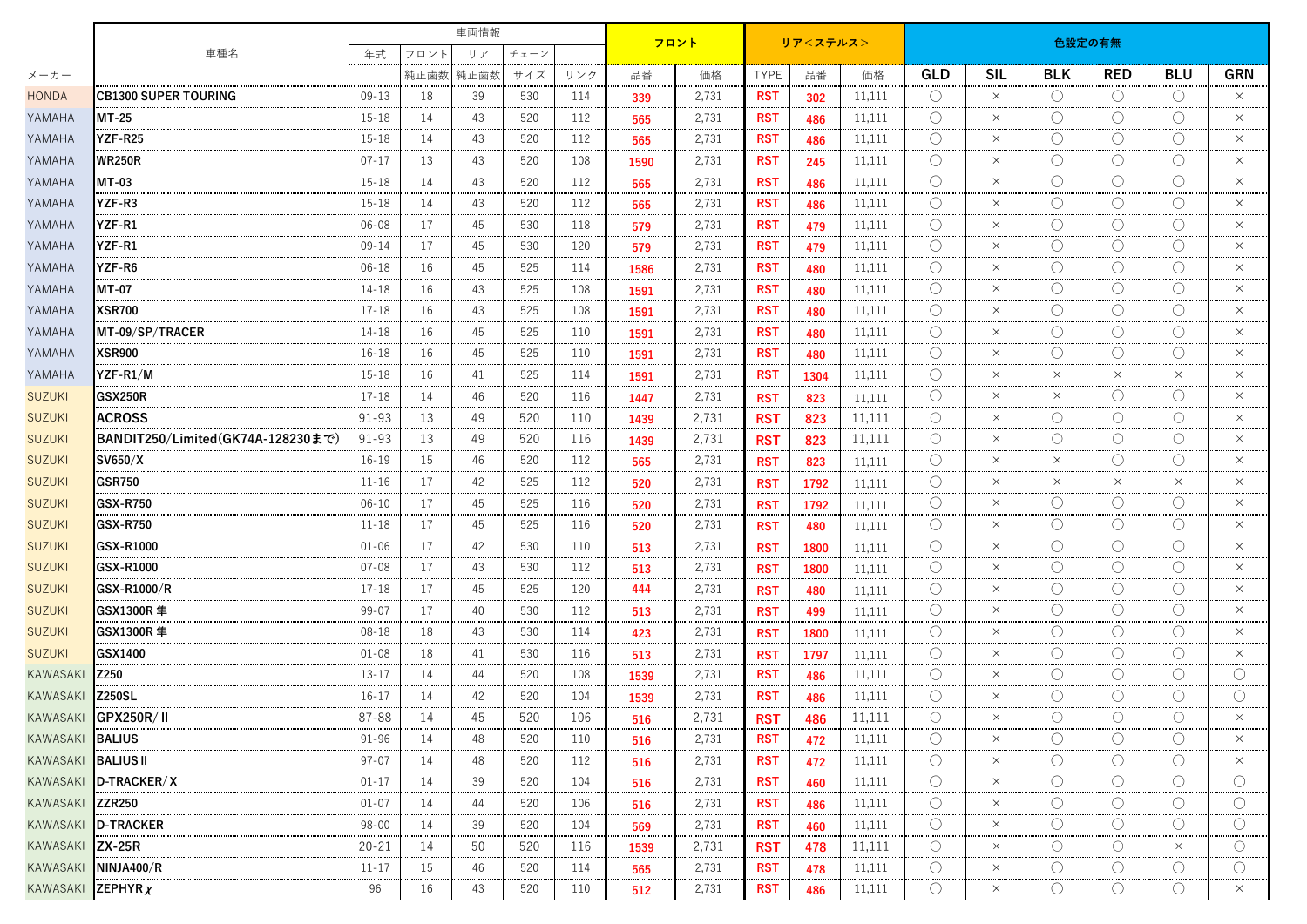|                  |                                               | 車両情報                     |      |            |     |     |        |        | 色設定の有無<br>リア<ステルス> |      |        |                     |            |                     |                     |                     |                     |  |  |
|------------------|-----------------------------------------------|--------------------------|------|------------|-----|-----|--------|--------|--------------------|------|--------|---------------------|------------|---------------------|---------------------|---------------------|---------------------|--|--|
|                  | 車種名                                           |                          | フロント | リア<br>チェーン |     |     |        | フロント   |                    |      |        |                     |            |                     |                     |                     |                     |  |  |
| メーカー             |                                               |                          | 純正歯数 | 純正歯数       | サイズ | リンク | 品番     | 価格     | <b>TYPE</b>        | 品番   | 価格     | <b>GLD</b>          | <b>SIL</b> | <b>BLK</b>          | <b>RED</b>          | <b>BLU</b>          | <b>GRN</b>          |  |  |
| KAWASAKI         | ZEPHYRY                                       | $97 - 09$                | 16   | 42         | 520 | 108 | 512    | 2,731  | <b>RST</b>         | 486  | 11,111 | $\bigcirc$          | $\times$   | $\bigcirc$          | $\bigcirc$          | $\bigcirc$          | $\bigcirc$          |  |  |
| KAWASAKI         | ZRX/II                                        | 94-97                    | 15   | 43         | 525 | 106 | 1515   | 2,731  | <b>RST</b>         | 498  | 11,111 | О                   | $\times$   | O                   | $\circlearrowright$ | $\bigcirc$          | O                   |  |  |
| KAWASAKI         | ININJA650                                     | $17 - 19$                | 15   | 46         | 520 | 114 | 565    | 2,731  | <b>RST</b>         | 478  | 11,111 | $\bigcirc$          | $\times$   | O                   | $\bigcirc$          | $\bigcirc$          | $\bigcirc$          |  |  |
| KAWASAKI         | VERSYS/650                                    | $07 - 16$                | 15   | 46         | 520 | 114 | 565    | 2,731  | <b>RST</b>         | 487  | 11,111 | O                   | $\times$   | $\times$            | $\bigcirc$          | $\bigcirc$          | $\times$            |  |  |
| KAWASAKI         | <b>Z650</b>                                   | $17 - 19$                | 15   | 46         | 520 | 114 | 565    | 2,731  | <b>RST</b>         | 478  | 11,111 | $\bigcirc$          | $\times$   | $\left(\right)$     | $\bigcirc$          | $\bigcirc$          | $\bigcirc$          |  |  |
| KAWASAKI         | <b>IGPZ600R</b>                               | 85-88                    | 15   | 38         | 530 | 102 | 513    | 2,731  | <b>RST</b>         | 479  | 11,111 | $\circ$             | $\times$   | $\circlearrowright$ | $\circ$             | $\circ$             | $\times$            |  |  |
| KAWASAKI         | $\mathsf{ZX-6R}$                              | $07 - 18$                | 16   | 43         | 520 | 112 | 578    | 2,731  | <b>RST</b>         | 478  | 11,111 | $\bigcirc$          | $\times$   | O                   | $\circlearrowright$ | $\circlearrowright$ | $\circlearrowright$ |  |  |
| KAWASAKI         | $\mathsf{IZX}\text{-}6\mathsf{R}$             | 19                       | 15   | 43         | 520 | 112 | 1536   | 2,731  | <b>RST</b>         | 478  | 11,111 | $\bigcirc$          | $\times$   | O                   | $\bigcirc$          | $\bigcirc$          | $\bigcirc$          |  |  |
| KAWASAKI         | $ZX-6R/RR$                                    | $03 - 04$                | 15   | 43         | 520 | 108 | 1307   | 2,731  | <b>RST</b>         | 478  | 11,111 | O                   | $\times$   | О                   | $\bigcirc$          | $\bigcirc$          | O                   |  |  |
| KAWASAKI         | $\mathsf{IZX}\text{-}6\mathsf{R}/\mathsf{RR}$ | $05 - 06$                | 15   | 43         | 520 | 110 | 1307   | 2,731  | <b>RST</b>         | 478  | 11,111 | $\bigcirc$          | $\times$   | $\left(\right)$     | $\bigcirc$          | O                   | $\bigcirc$          |  |  |
| KAWASAKI         | <b>W650</b>                                   | $99 - 03$                | 15   | 38         | 525 | 104 | 520    | 2,731  | <b>RST</b>         | 498  | 11,111 | $\bigcirc$          | $\times$   | $\times$            | $\bigcirc$          | $\bigcirc$          | $\times$            |  |  |
| KAWASAKI         | <b>W650</b>                                   | $04 - 08$                | 15   | 37         | 525 | 104 | 520    | 2,731  | <b>RST</b>         | 498  | 11,111 | O                   | $\times$   | $\times$            | $\times$            | $\times$            | $\times$            |  |  |
| KAWASAKI         | $\vert$ ZXR750(J1/J2)                         | 91-92                    | 16   | 45         | 530 | 110 | 513    | 2,731  | <b>RST</b>         | 488  | 11,111 | $\bigcirc$          | $\times$   | O                   | $\circ$             | $\circ$             | $\times$            |  |  |
| KAWASAKI         | <b>ZEPHYR750</b>                              | 90-94                    | 16   | 39         | 525 | 106 | 520    | 2,731  | <b>RST</b>         | 498  | 11,111 | O                   | $\times$   | O                   | $\bigcirc$          | $\bigcirc$          | $\times$            |  |  |
| KAWASAKI         | IZEPHYR750/RS                                 | $95 - 00$                | 16   | 39         | 525 | 106 | 1531   | 2,731  | <b>RST</b>         | 498  | 11,111 | $\bigcirc$          | $\times$   | O                   | $\bigcirc$          | $\bigcirc$          | $\times$            |  |  |
| KAWASAKI         | <b>IZEPHYR750/RS</b>                          | $01 - 03$                | 16   | 37         | 525 | 106 | 520    | 2,731  | <b>RST</b>         | 498  | 11,111 | $\bigcirc$          | $\times$   | $\times$            | $\times$            | $\times$            | $\times$            |  |  |
| KAWASAKI         | IGPZ900R 海外                                   | $90 - 03$                | 17   | 48         | 530 | 112 | 517    | 2,731  | <b>RST</b>         | 502  | 11,111 | O                   | $\times$   | O                   | $\bigcirc$          | $\bigcirc$          | $\times$            |  |  |
| KAWASAKI         | GPZ900R 国内                                    | $90 - 99$                | 17   | 47         | 530 | 112 | 517    | 2,731  | <b>RST</b>         | 502  | 11,111 | O                   | $\times$   | $\times$            | $\times$            | $\times$            | $\times$            |  |  |
| KAWASAKI         | <b>IZ900</b>                                  | 18-19                    | 15   | 44         | 525 | 114 | 1537   | 2,731  | <b>RST</b>         | 1489 | 11,111 | О                   | $\times$   | О                   | $\bigcirc$          | O                   | О                   |  |  |
| KAWASAKI         | Z900RS/CAFE                                   | 18-19                    | 15   | 42         | 525 | 114 | 1537   | 2,731  | <b>RST</b>         | 1489 | 11,111 | $\circ$             | $\times$   | O                   | $\circlearrowright$ | $\circlearrowright$ | $\circlearrowright$ |  |  |
| KAWASAKI         | ININJA1000                                    | $11 - 18$                | 15   | 41         | 525 | 112 | 1537   | 2,731  | <b>RST</b>         | 1489 | 11,111 | $\bigcirc$          | $\times$   | $\bigcirc$          | $\bigcirc$          | $\bigcirc$          | $\bigcirc$          |  |  |
| KAWASAKI         | Z1000                                         | $03 - 06$                | 16   | 42         | 525 | 112 | 1537   | 2,731  | <b>RST</b>         | 1489 | 11,111 | O                   | $\times$   | O                   | $\bigcirc$          | $\bigcirc$          | O                   |  |  |
| KAWASAKI         | Z1000                                         | $10 - 13$                | 15   | 42         | 525 | 112 | 1537   | 2,731  | <b>RST</b>         | 1489 | 11,111 | O                   | $\times$   | $\left(\right)$     | $\bigcirc$          | $\bigcirc$          | $\bigcirc$          |  |  |
| KAWASAKI         | Z1000                                         | $17 - 19$                | 15   | 41         | 525 | 112 | 1537   | 2,731  | <b>RST</b>         | 1489 | 11,111 | O                   | $\times$   | O                   | $\bigcirc$          | $\bigcirc$          | $\bigcirc$          |  |  |
| KAWASAKI         | $\mathsf{IZX-10R}$                            | $08 - 10$                | 17   | 41         | 525 | 110 | 1537   | 2,731  | <b>RST</b>         | 1489 | 11,111 | $\bigcirc$          | $\times$   | O                   | $\bigcirc$          | $\bigcirc$          | $\bigcirc$          |  |  |
| KAWASAKI         | <b>IZEPHYR1100/RS</b>                         | $92 - 07$                | 16   | 45         | 530 | 114 | 517    | 2,731  | <b>RST</b>         | 502  | 11,111 | $\bigcirc$          | $\times$   | $\circlearrowright$ | $\bigcirc$          | $\circlearrowright$ | $\bigcirc$          |  |  |
| KAWASAKI         | ZRX1100/II                                    | $97 - 00$                | 17   | 45         | 530 | 110 | 1529   | 2,731  | <b>RST</b>         | 502  | 11,111 | O                   | $\times$   | O                   | $\bigcirc$          | $\bigcirc$          | $\bigcirc$          |  |  |
| KAWASAKI         | $\mathsf{I}$ ZZ-R1100 $\mathsf{(C)}$          | $90 - 92$                | 17   | 45         | 530 | 110 | 528    | 2,731  | <b>RST</b>         | 502  | 11,111 | $\left(\right)$     | $\times$   | O                   | $\bigcirc$          | O                   | O                   |  |  |
|                  | KAWASAKI ZZ-R1100(D)                          | $93 - 01$                | 17   | 44         | 530 | 110 | 517    | 2,731  | <b>RST</b>         | 502  | 11,111 | O                   | $\times$   | О                   | $\bigcirc$          | O                   | $\times$            |  |  |
|                  | KAWASAKI ZRX1200R/S                           | $01 - 08$                | 17   | 42         | 530 | 110 | 1529   | 2,731  | <b>RST</b>         | 488  | 11,111 | $\bigcirc$          | $\times$   | О                   | $\bigcirc$          | $\bigcirc$          | O                   |  |  |
| KAWASAKI ZX-12R  |                                               | $00 - 06$                | 18   | 46         | 530 | 116 | 517    | 2,731  | <b>RST</b>         | 488  | 11,111 | $\bigcirc$          | $\times$   | $\times$            | $\times$            | $\times$            | $\times$            |  |  |
|                  | KAWASAKI ZRX1200 DAEG                         | $09 - 16$                | 18   | 44         | 525 | 112 |        | $\sim$ | <b>RST</b>         | 1489 | 11,111 | О                   | ×          | О                   | $\circlearrowright$ | $\circ$             | $\circlearrowright$ |  |  |
| KAWASAKI ZZR1400 |                                               | $06-11$                  | 17   | 41         | 530 | 116 | 517    | 2,731  | <b>RST</b>         | 489  | 11,111 | O                   | $\times$   | $\times$            | $\times$            | $\times$            | $\times$            |  |  |
| KAWASAKI ZX-14R  |                                               | $12 - 18$                | 17   | 42         | 530 | 118 | 517    | 2,731  | <b>RST</b>         | 489  | 11,111 | $\circlearrowright$ | $\times$   | $\times$            | $\times$            | $\times$            | $\times$            |  |  |
|                  |                                               | $\overline{\phantom{a}}$ |      | 44         |     |     | $\sim$ |        | <b>RST</b>         | 480  |        | O                   | $\times$   | O                   | $\times$            | $\times$            | $\times$            |  |  |